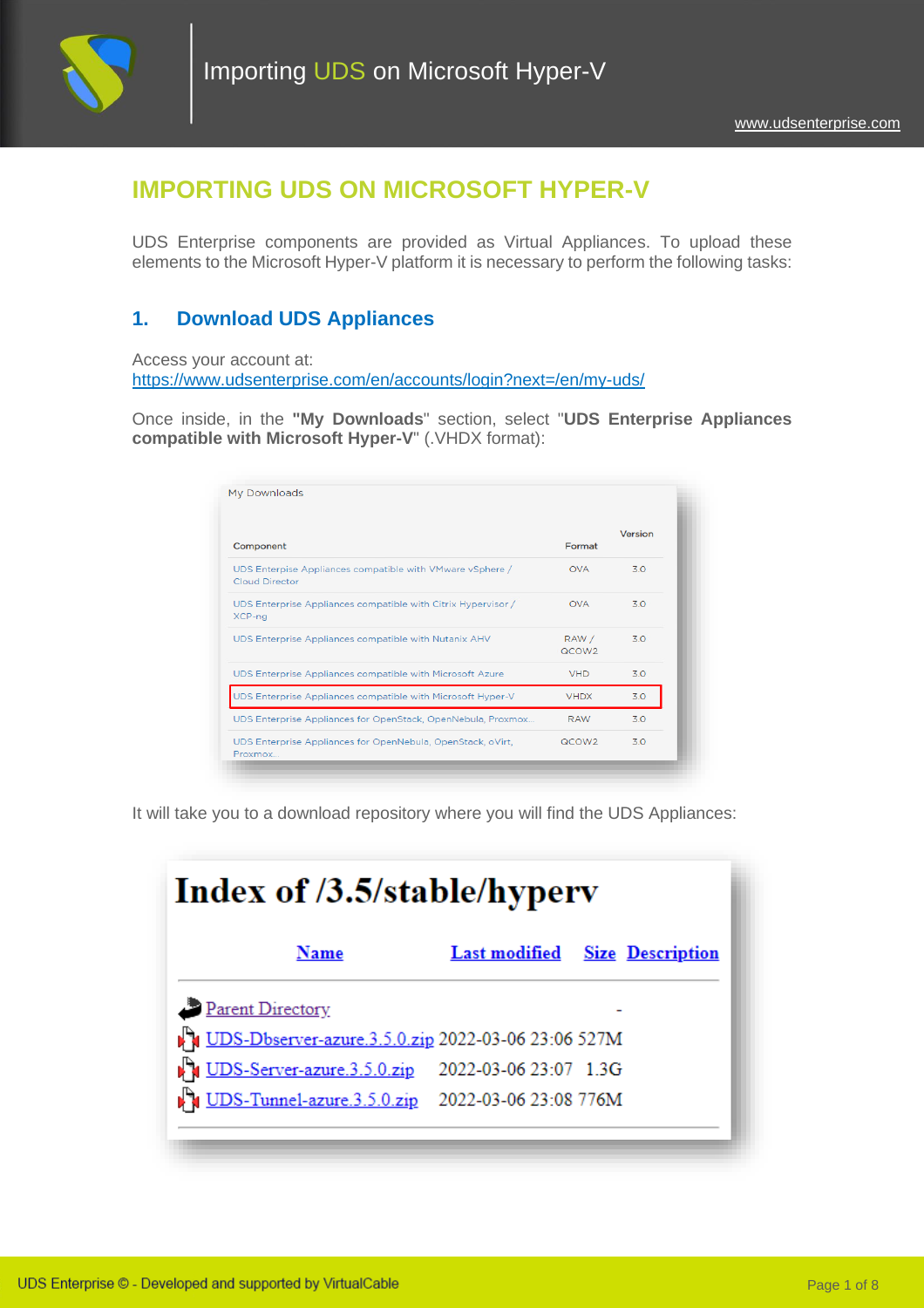

## **2. Import UDS Appliances to the virtual platform**

Download the UDS Appliances and unzip them. See below an example with the UDS Server Appliance (**UDS-Server-XXzip**).

| $\rightarrow$<br>$\checkmark$      | $\rightarrow$ | This PC > Downloads     |                  |                   |            |
|------------------------------------|---------------|-------------------------|------------------|-------------------|------------|
| <b>A</b> Quick access              |               | ∧<br>Name               | Date modified    | Type              | Size       |
| <b>Desktop</b>                     | $\mathcal{R}$ | UDS-Server-hyperv.3.5.0 | 29/12/2021 10:49 | Hard Disk Image F | 12.378.112 |
| $\overline{\phantom{a}}$ Downloads |               |                         |                  |                   |            |
| 图 Documents                        | $\pi$         |                         |                  |                   |            |
| Pictures                           | $\mathcal{R}$ |                         |                  |                   |            |
| $\Box$ This PC                     |               |                         |                  |                   |            |
| ÷<br>Network                       |               |                         |                  |                   |            |

Access the Hyper-V environment through "**Hyper-V Manager**" and create a new virtual machine.

| Virtual Machine<br><b>New</b><br>画<br>ь<br>Import Virtual Machine<br>Hard Disk<br>Н<br>Floppy Disk<br>Ħ<br>Hyper-V Settings<br><b>CPU Usage</b><br>Assigned Memory<br>Uptime<br><b>State</b><br>Virtual Switch Manager<br>No virtual machines were found on this server.<br>Virtual SAN Manager<br>Edit Disk<br>Inspect Disk<br><b>Stop Service</b><br><b>Remove Server</b><br>Refresh<br><b>pints</b> |    |  |  |  |  |
|--------------------------------------------------------------------------------------------------------------------------------------------------------------------------------------------------------------------------------------------------------------------------------------------------------------------------------------------------------------------------------------------------------|----|--|--|--|--|
|                                                                                                                                                                                                                                                                                                                                                                                                        | دا |  |  |  |  |
|                                                                                                                                                                                                                                                                                                                                                                                                        | 龍  |  |  |  |  |
|                                                                                                                                                                                                                                                                                                                                                                                                        |    |  |  |  |  |
|                                                                                                                                                                                                                                                                                                                                                                                                        |    |  |  |  |  |
|                                                                                                                                                                                                                                                                                                                                                                                                        |    |  |  |  |  |
|                                                                                                                                                                                                                                                                                                                                                                                                        |    |  |  |  |  |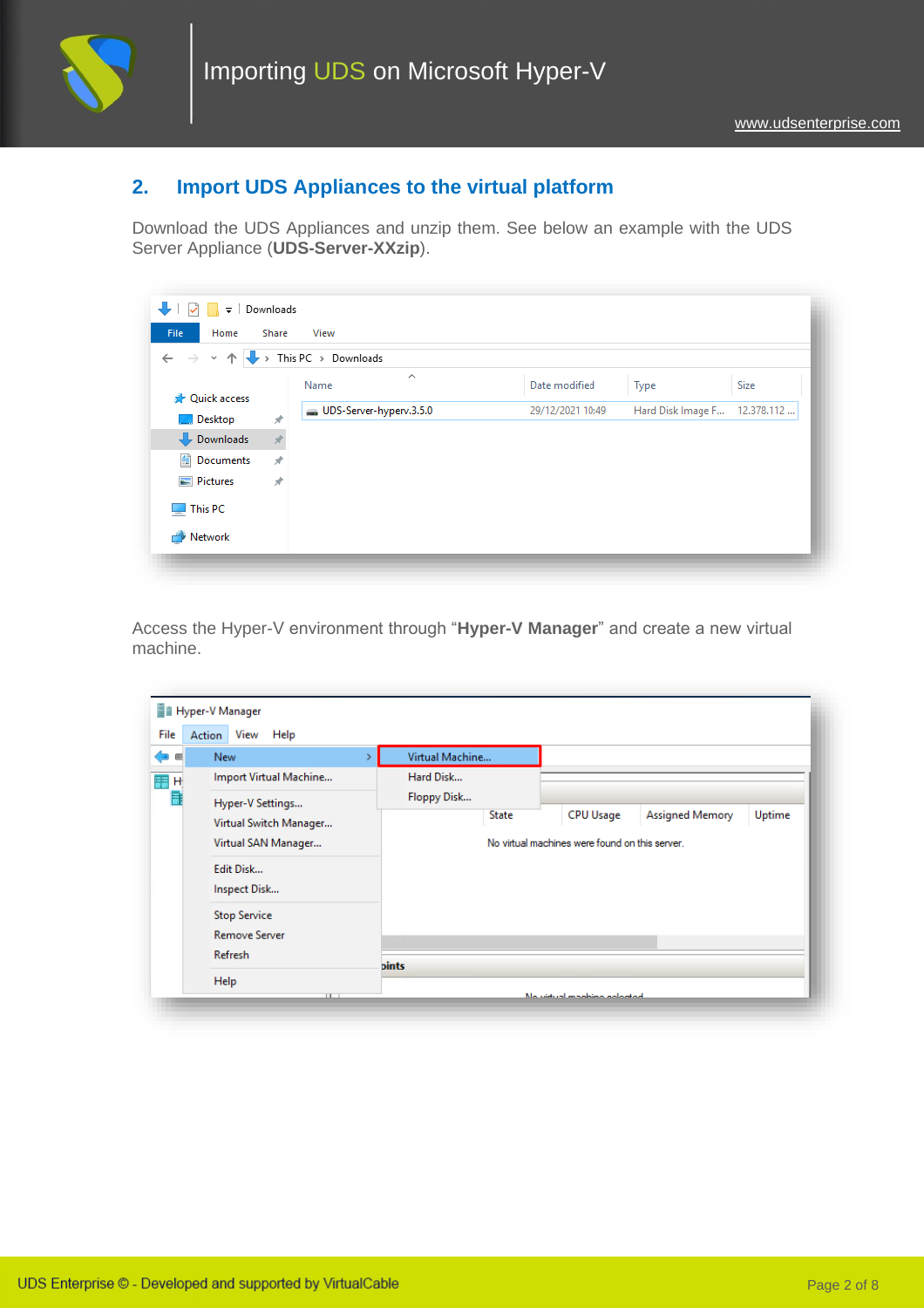

You will be asked to assign a name to the virtual machine.

|                                                   | <b>Specify Name and Location</b>                                                                                                                                                                 |
|---------------------------------------------------|--------------------------------------------------------------------------------------------------------------------------------------------------------------------------------------------------|
| Before You Begin                                  | Choose a name and location for this virtual machine.                                                                                                                                             |
| Specify Name and Location<br>Specify Generation   | The name is displayed in Hyper-V Manager. We recommend that you use a name that helps you easily<br>identify this virtual machine, such as the name of the quest operating system or workload.   |
| <b>Assign Memory</b>                              | <b>UDS Server 3.5</b><br>Name:                                                                                                                                                                   |
| Configure Networking<br>Connect Virtual Hard Disk | You can create a folder or use an existing folder to store the virtual machine. If you don't select a<br>folder, the virtual machine is stored in the default folder configured for this server. |
| <b>Installation Options</b>                       | Store the virtual machine in a different location                                                                                                                                                |
| Summary                                           | Location: C:\ProgramData\Microsoft\Windows\Hyper-V\<br>Browse                                                                                                                                    |
|                                                   | 16 If you plan to take checkpoints of this virtual machine, select a location that has enough free<br>space. Checkpoints include virtual machine data and may require a large amount of space.   |

### Select "**Generation 1**".

| New Virtual Machine Wizard      | ×                                                                                                  |
|---------------------------------|----------------------------------------------------------------------------------------------------|
| œ.<br><b>Specify Generation</b> |                                                                                                    |
| Before You Begin                | Choose the generation of this virtual machine.                                                     |
| Specify Name and Location       | ◉ Generation 1                                                                                     |
| Specify Generation              | This virtual machine generation supports 32-bit and 64-bit guest operating systems and provides    |
| <b>Assign Memory</b>            | virtual hardware which has been available in all previous versions of Hyper-V.                     |
| Configure Networking            | Generation 2                                                                                       |
| Connect Virtual Hard Disk       | This virtual machine generation provides support for newer virtualization features, has UEFI-based |
| <b>Installation Options</b>     | firmware, and requires a supported 64-bit quest operating system.                                  |
| Summary                         | Once a virtual machine has been created, you cannot change its generation.                         |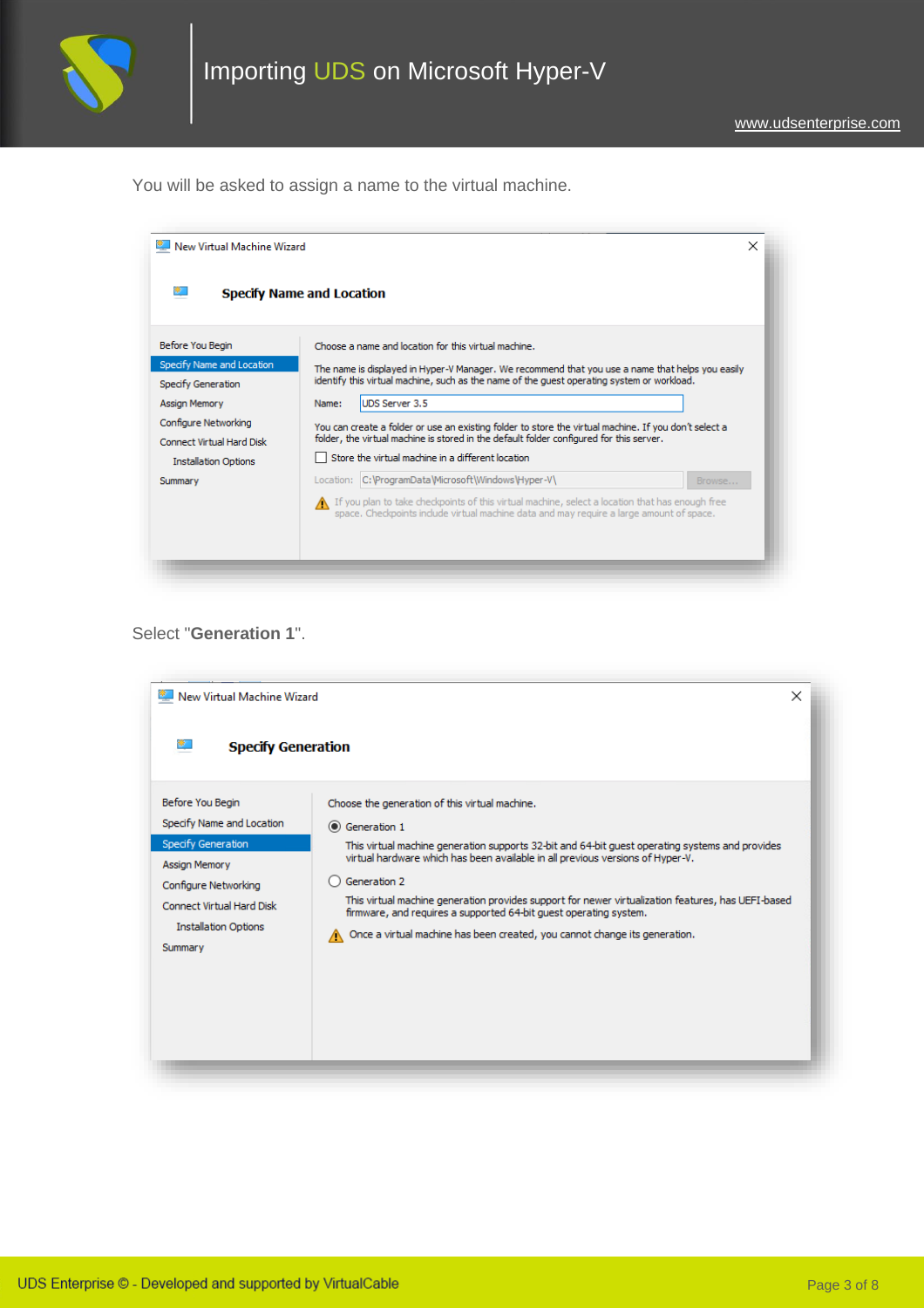

Assign the amount of memory that the virtual machine will have in MB (for UDS Server we indicate 2048).

The different UDS Appliances will have the following resources:

| VM           | <b>Memory (MB)</b> | <b>vCPUs</b> | <b>STORAGE</b> |
|--------------|--------------------|--------------|----------------|
| <b>MySQL</b> | 024                |              |                |
| Server       | 2048               |              |                |
| $\tau$ unnel | 2048               |              | $\overline{ }$ |

| $\mathsf{\mathsf{I}}$ New Virtual Machine Wizard                                                                                                                                           | $\times$                                                                                                                                                                                                                                                                                                                                                                                                                                                                               |
|--------------------------------------------------------------------------------------------------------------------------------------------------------------------------------------------|----------------------------------------------------------------------------------------------------------------------------------------------------------------------------------------------------------------------------------------------------------------------------------------------------------------------------------------------------------------------------------------------------------------------------------------------------------------------------------------|
| <b>Assign Memory</b>                                                                                                                                                                       |                                                                                                                                                                                                                                                                                                                                                                                                                                                                                        |
| Before You Begin<br>Specify Name and Location<br>Specify Generation<br><b>Assign Memory</b><br>Configure Networking<br>Connect Virtual Hard Disk<br><b>Installation Options</b><br>Summary | Specify the amount of memory to allocate to this virtual machine. You can specify an amount from 32<br>MB through 12582912 MB. To improve performance, specify more than the minimum amount<br>recommended for the operating system.<br>2048 MB<br>Startup memory:<br>Use Dynamic Memory for this virtual machine.<br>When you decide how much memory to assign to a virtual machine, consider how you intend to<br>use the virtual machine and the operating system that it will run. |

Assign a network to the virtual machine.

| New Virtual Machine Wizard<br><b>第二</b><br><b>Configure Networking</b>                                                                                                              | ×                                                                                                                                                                                                                                                   |
|-------------------------------------------------------------------------------------------------------------------------------------------------------------------------------------|-----------------------------------------------------------------------------------------------------------------------------------------------------------------------------------------------------------------------------------------------------|
| Before You Begin<br>Specify Name and Location<br>Specify Generation<br>Assign Memory<br>Configure Networking<br>Connect Virtual Hard Disk<br><b>Installation Options</b><br>Summary | Each new virtual machine includes a network adapter. You can configure the network adapter to use a<br>virtual switch, or it can remain disconnected.<br>Intel(R) 82574L Gigabit Network Connection - Virtual Switch<br>Connection:<br>$\checkmark$ |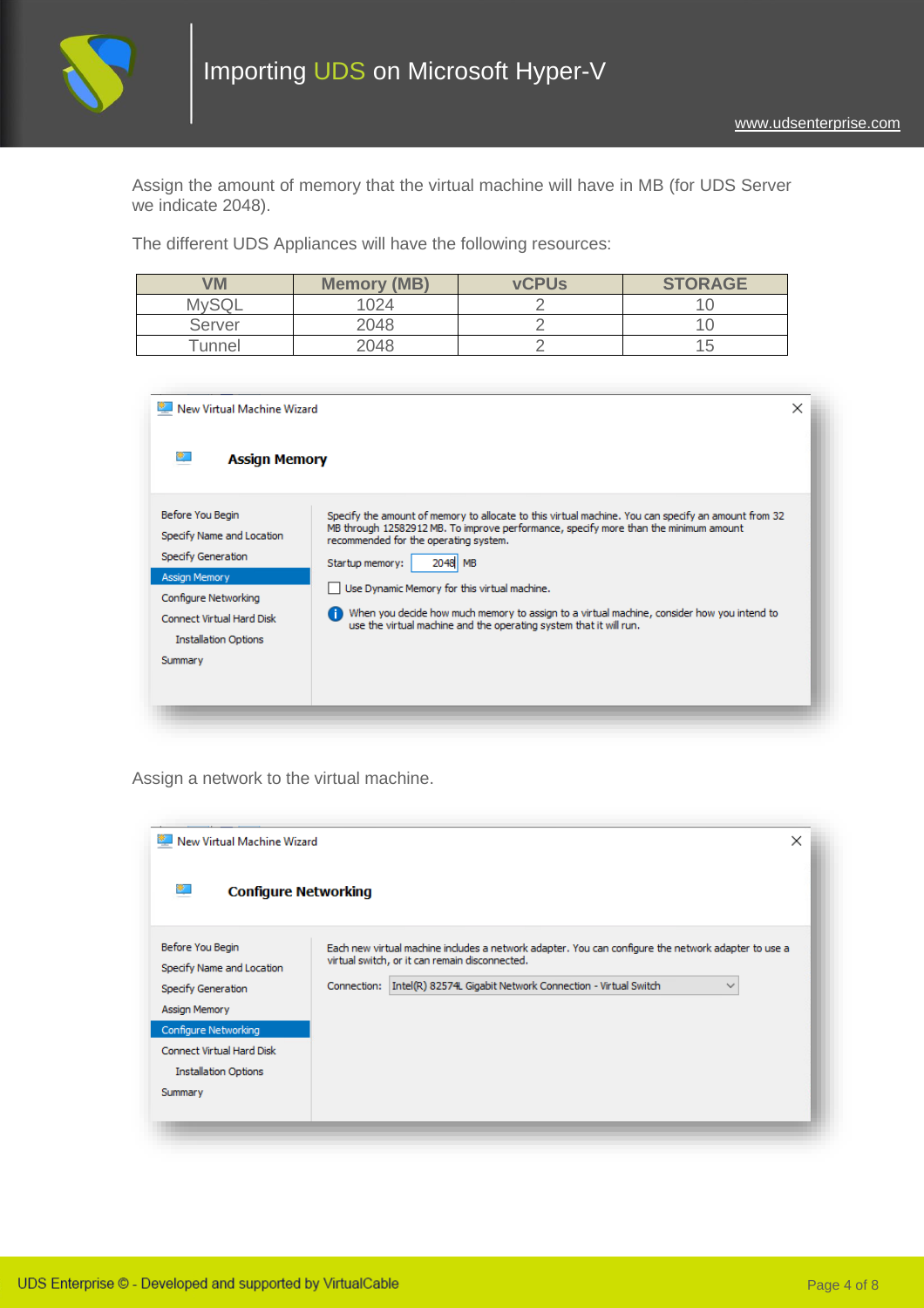

In the next step select the option "**Use an existing virtual hard disk**" and indicate the path of the folder that contains the Appliance disk (.vhdx file).

| New Virtual Machine Wizard<br>新门                                                     | ×<br><b>Connect Virtual Hard Disk</b>                                                                                                                                                                                                                                                                |
|--------------------------------------------------------------------------------------|------------------------------------------------------------------------------------------------------------------------------------------------------------------------------------------------------------------------------------------------------------------------------------------------------|
| Before You Begin<br>Specify Name and Location<br>Specify Generation                  | A virtual machine requires storage so that you can install an operating system. You can specify the<br>storage now or configure it later by modifying the virtual machine's properties.<br>○ Create a virtual hard disk<br>Use this option to create a VHDX dynamically expanding virtual hard disk. |
| <b>Assign Memory</b><br>Configure Networking<br>Connect Virtual Hard Disk<br>Summary | UDSServer 3.0. vhdx<br>Name:<br>C: \Users\Public\Documents\Hyper-V\Virtual Hard Disks\<br>Location:<br>Browse<br>127 GB (Maximum: 64 TB)<br>Size:                                                                                                                                                    |
|                                                                                      | (e) Use an existing virtual hard disk<br>Use this option to attach an existing virtual hard disk, either VHD or VHDX format.<br>bads\UDS-Server-hyperv.3.0.0.zip\UDS-Server-hyperv.3.0.0.vhdx<br>Location:<br>Browse                                                                                 |
|                                                                                      | Attach a virtual hard disk later<br>Use this option to skip this step now and attach an existing virtual hard disk later.                                                                                                                                                                            |

#### Choose the Appliance.

| Œ.<br>个<br>$\rightarrow$<br>$\leftarrow$<br>$\checkmark$                                                                                                        | $\rightarrow$ This PC $\rightarrow$ Downloads                               | $\sim$ 0                          | Search Downloads                                |                    | مر           |
|-----------------------------------------------------------------------------------------------------------------------------------------------------------------|-----------------------------------------------------------------------------|-----------------------------------|-------------------------------------------------|--------------------|--------------|
| Organize $\blacktriangledown$<br>New folder                                                                                                                     |                                                                             |                                   |                                                 | 距→<br>$\Box$       | 3            |
| <b>A</b> Quick access<br>$\checkmark$<br>Desktop<br>Downloads<br>兽<br>Documents<br>$\equiv$ Pictures<br>Microsoft Manageme<br>$\blacksquare$ This PC<br>Network | ᄉ<br>Name<br>UDS-Server-hyperv.3.5.0<br>À<br>$\frac{1}{\sqrt{2}}$<br>À<br>× | Date modified<br>29/12/2021 10:49 | Type<br>Hard Disk Image F                       | Size<br>12.378.112 |              |
|                                                                                                                                                                 | File name:                                                                  |                                   | Virtual hard disk files<br>$\checkmark$<br>Open | Cancel             | $\checkmark$ |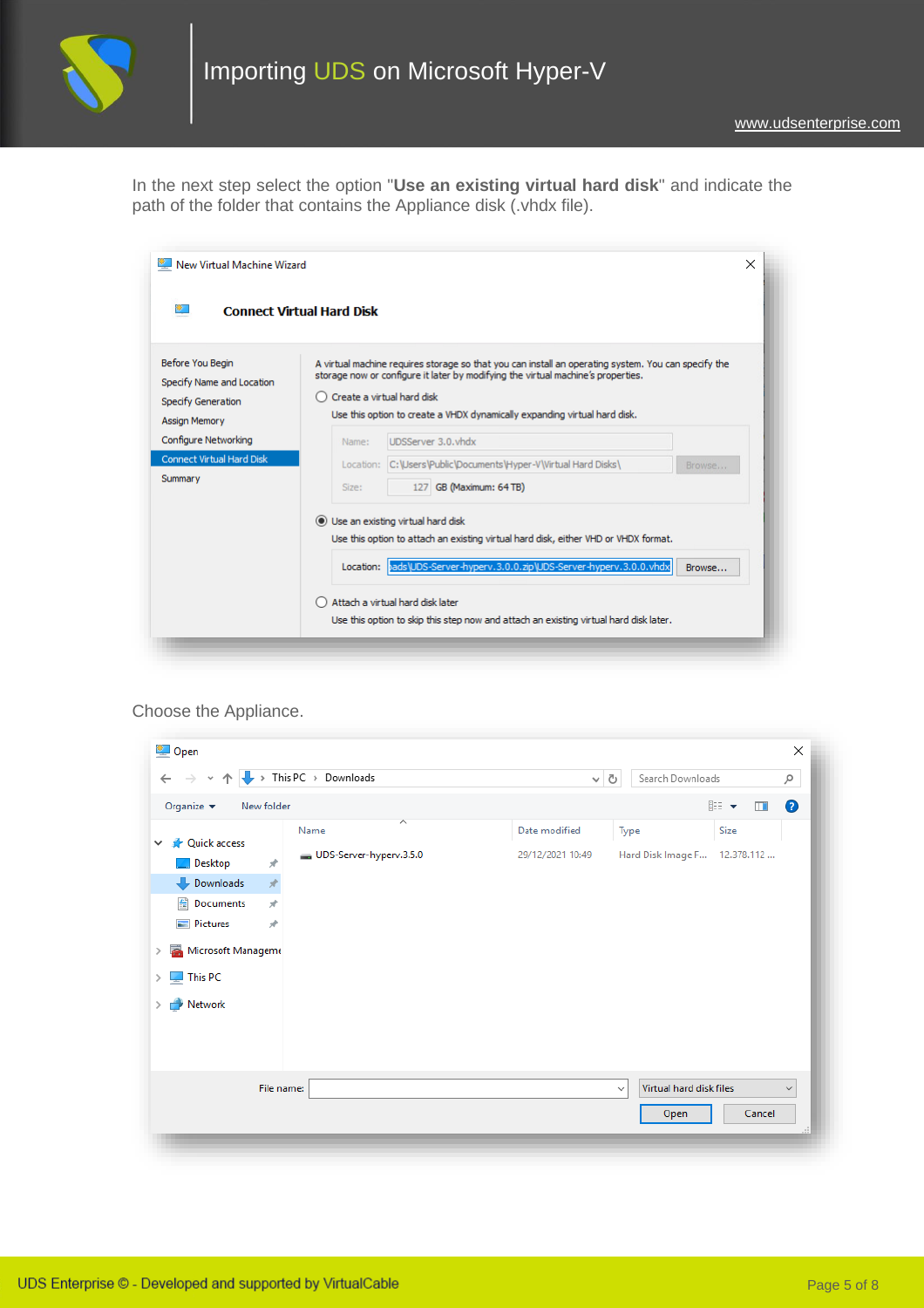

Check that all the data is correct and finalize.

| New Virtual Machine Wizard                                                | $\times$                                                                                                                                                    |
|---------------------------------------------------------------------------|-------------------------------------------------------------------------------------------------------------------------------------------------------------|
| W.                                                                        | <b>Completing the New Virtual Machine Wizard</b>                                                                                                            |
| Before You Begin<br>Specify Name and Location<br>Specify Generation       | You have successfully completed the New Virtual Machine Wizard. You are about to create the<br>following virtual machine.<br>Description:                   |
| Assign Memory<br>Configure Networking<br><b>Connect Virtual Hard Disk</b> | <b>UDS Server 3.5</b><br>Name:<br>Generation: Generation 1<br>2048 MB<br>Memory:<br>Network:<br>Intel(R) 82574L Gigabit Network Connection - Virtual Switch |
| Summary                                                                   | C:\Users\Administrator\Downloads\UDS-Server-hyperv.3.5.0.vhdx (VHDX, fixed size)<br>Hard Disk:                                                              |
|                                                                           | To create the virtual machine and close the wizard, click Finish.                                                                                           |
|                                                                           |                                                                                                                                                             |
|                                                                           | Finish<br>Cancel<br>$<$ Previous<br>Next                                                                                                                    |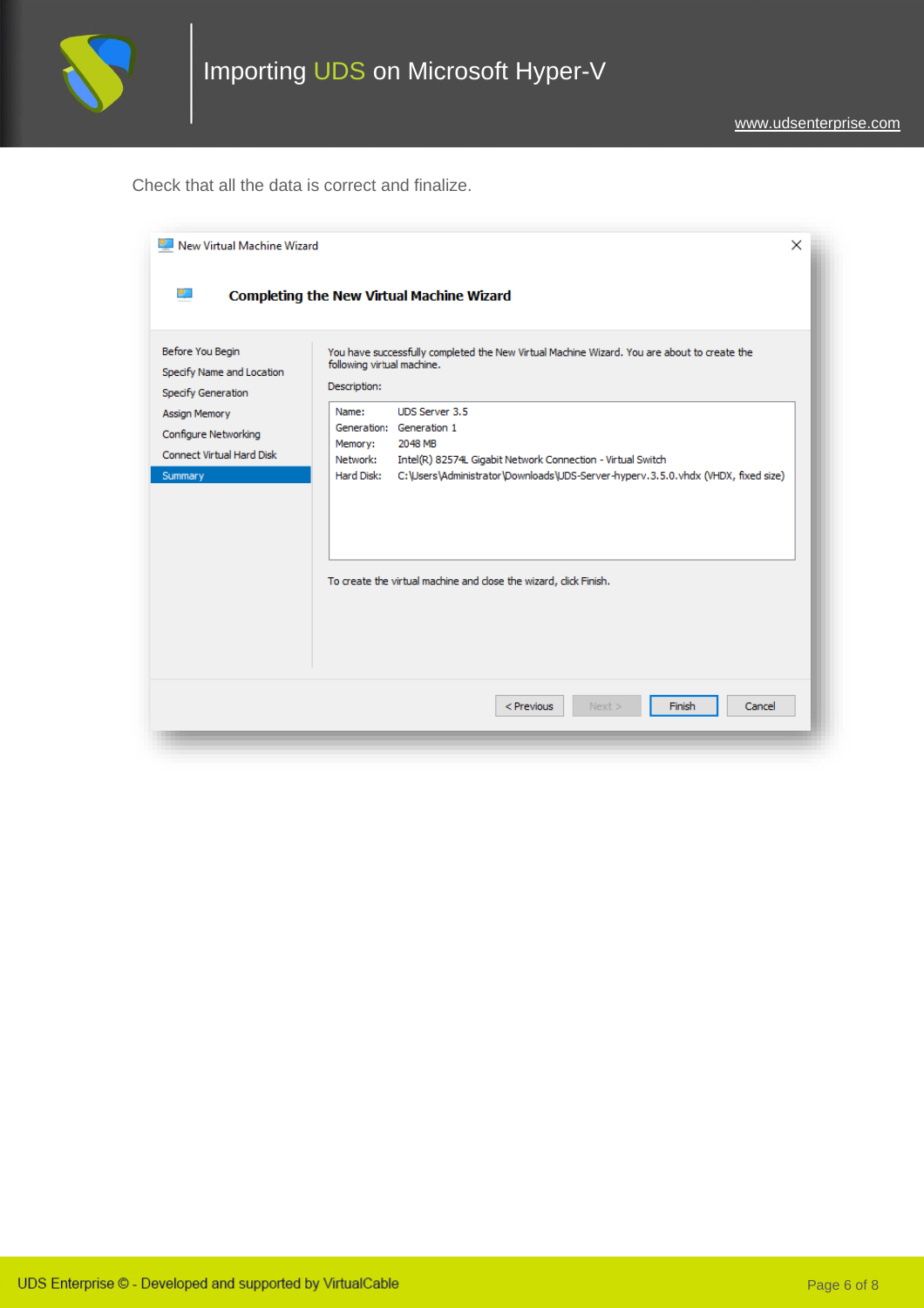

### **3. Starting UDS servers**

Once the creation of the new virtual machine and import of the UDS Appliance disk is finished, turn on the VM and start a console to begin with the server configuration.



Wait for the VM to start and proceed with the configuration of the UDS Appliance (see [Installation, Administration and User Manual of](https://www.udsenterprise.com/es/uds-enterprise/documentacion/) [UDS Enterprise\)](https://www.udsenterprise.com/en/uds-enterprise/documentation/).

#### **NOTES:**

- **1. If you want to use the UDS Tunnel component (which will provide you with WAN access and HTML5 access to the different services) repeat the same tasks previously described using the UDS-Tunnel.xxzip file.**
- **2. If you do not have your own database server to host the UDS Enterprise database, you can download a virtual machine from the same repository with a database server already prepared for this purpose. We remind you that this server is not part of UDS Enterprise, and therefore, it is not supported.**